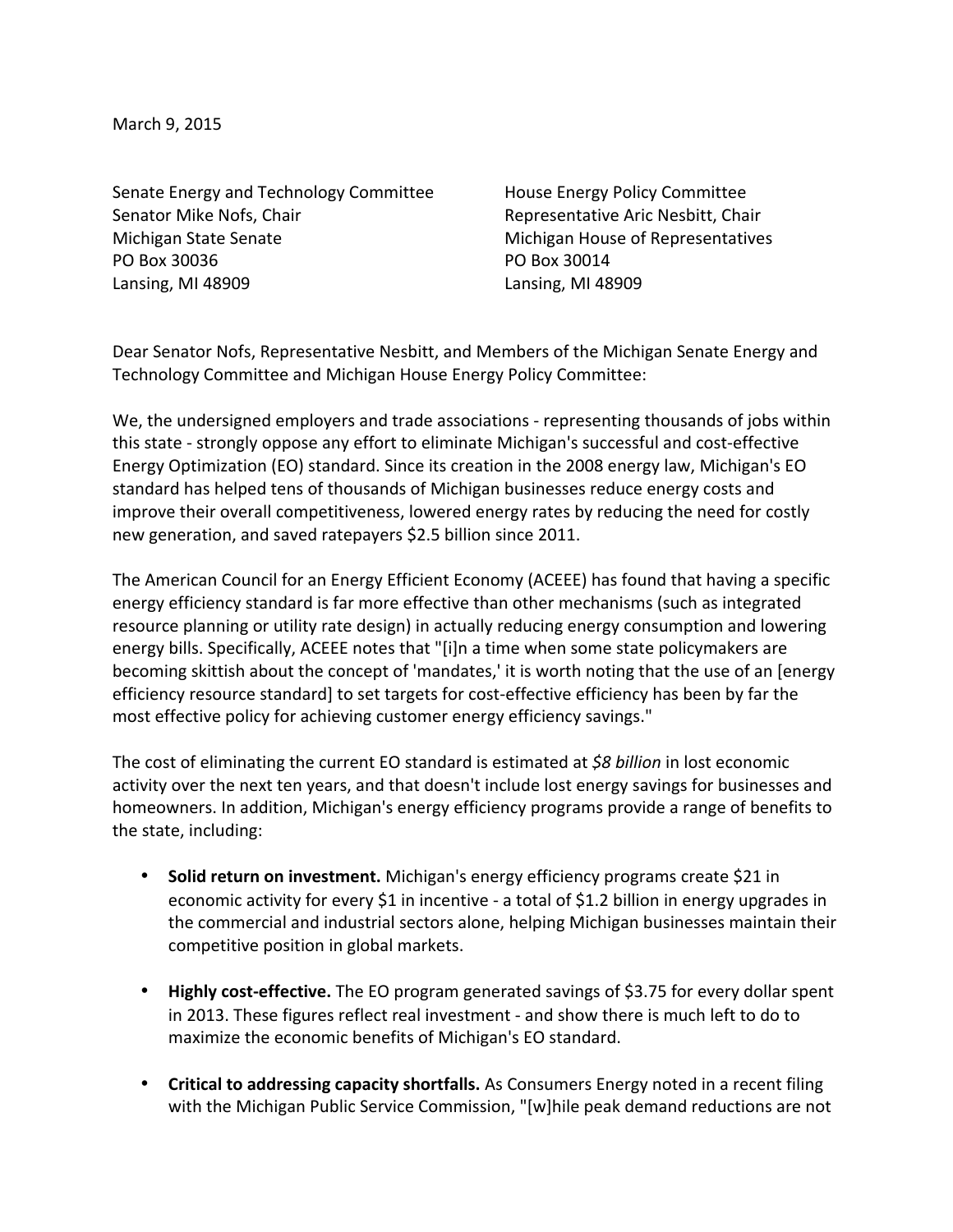the primary focus of [energy efficiency] programs, the act of reducing consumption at all times results in significant peak reductions." At one-fifth the retail cost of electricity in Michigan, energy efficiency represents the single most cost-effective way to address the capacity issues facing the state.

• Broad-based public support. A poll commissioned by the Michigan Conservative Energy Forum found that 84 percent of Michigan ratepayers - including 74 percent of Republicans and 66 percent of self-identified Tea Party voters - support policies to increase the energy efficiency of Michigan homes and businesses. Similarly, a poll from the National Association of Manufacturers found that 90 percent of Americans support energy efficiency as a key part of our nation's energy policy, including 74 percent who support investing taxpayers' dollars on energy efficiency technologies, innovations and programs if it would save consumers more money.

As employers and trade associations, we are keenly aware of the importance of reasonable energy costs as a key input in decisions regarding investment, job creation, and ultimately whether to remain in Michigan. Eliminating Michigan's successful EO program would cost jobs, increase energy costs for businesses, and make Michigan a less attractive place to invest and do business. For this reason, and because so many Michigan businesses have directly benefited from the programs currently in place and many more will benefit by maintaining the standard, we strongly oppose any effort to eliminate the current EO standard, and look forward to working with you to craft an energy policy that keeps Michigan businesses competitive.

Sincerely, 

6 Insulation Services, Clay Donnel Advanced Energy Group, Jim Moran AEM Solar, Jason Riebel Ameresco, Diane Mills Behler-Young, Doug Young Better World Builders, Mark Lee Billy Electric, Inc., Steve Leadman **Blanket Insulation, Kevin Bailey** Blue Terra Energy, LLC, David Camps Cadmus Group, Jill Steiner Cappy Heating & Air Conditioning, Inc., Jeffrey Caplan Cherry Republic, Bob Sutherland Comfort First Heating & Cooling, Brad Mann Community Green Energy, Fritz Kreiss Crystal Mountain Resort, Jim MacInnes Development Solutions, Walter Dindoffer E3Inc, Brian Johnson Ecojiva, Sridhar Ayer Ecotelligent Homes, Amanda Godward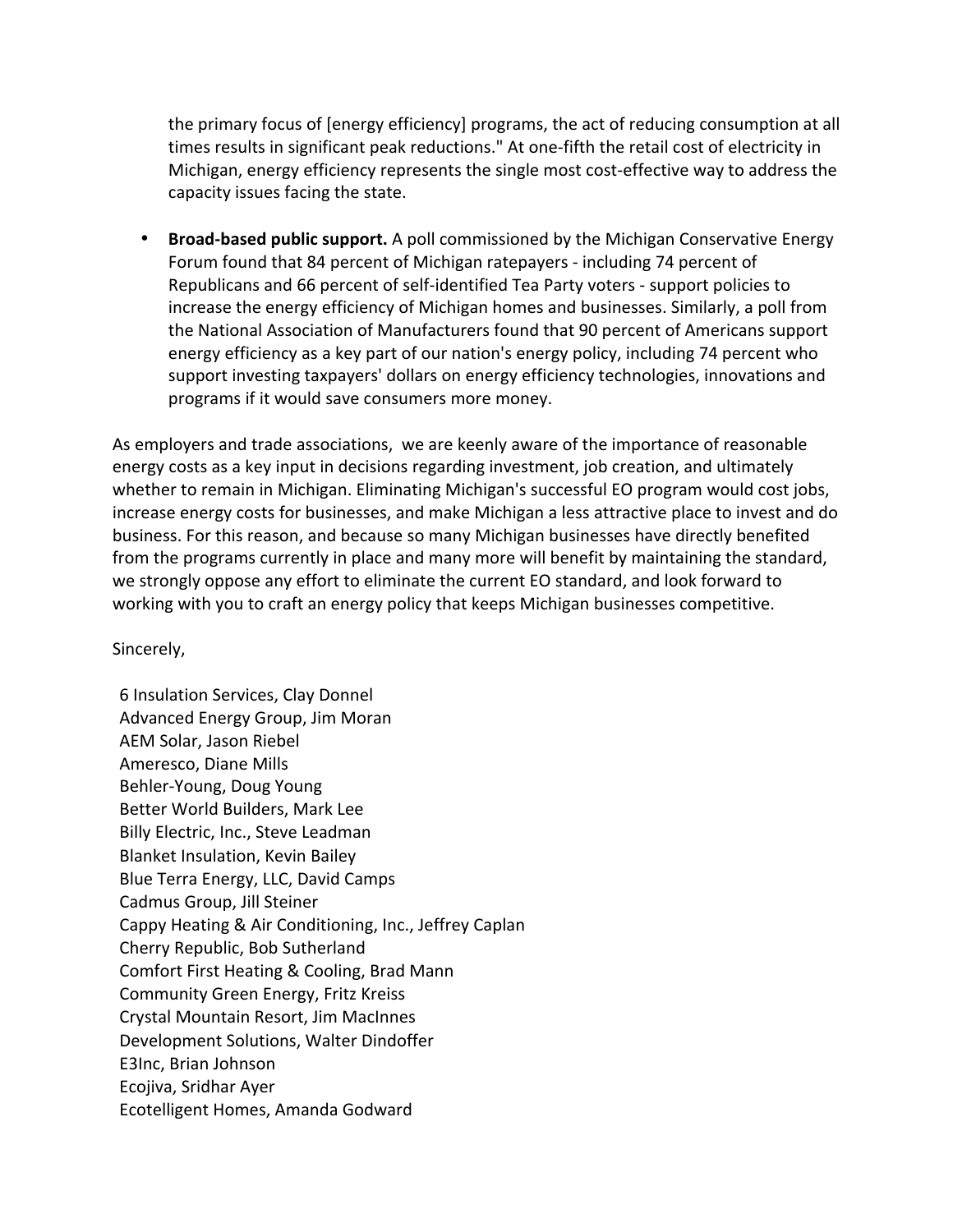EcoWorks, Jacob Corvidae Energy Alliance Group, Scott Ringlein and Curt Monhart Energy Saving Services, Brad Bartholomew Energy Sciences, Shelley Sullivan Environment Security Management, JT March Epstein Legal Services, PLLC, Melissa Epstein Falling Waters, LLC, David Snyder First Fuel, Austin Whitman Four Elements, Art Toy Franklin Energy, Paul Schueller Franklin Energy of Michigan, Fred Dreher GeoSmart Systems, LLC, Duane and Karen Watson Great Lakes Renewable Energy Association Green Home Energy, Mark Pytiak Greenman Studio, Peter Sinclair Greensleeves, LLC, Stephen Hamstra Growth Capital Network, Lauren Bigelow Hennesey Mathes Storage Solutions, Mike Hennesey Homeland Solar, John Freeman ICF International, Greg Mott ISMOTION, Ian D. Tran Jackpine Savage Guide Service, Charlie Weaver Keen Technical Solutions, Tim Pulliam Kimberly Lighting, LLC, Doug Jenkins Leelanau Community Energy, LLC, Douglas McInnis Levin Energy Partners, Andrew Levin Lime Energy, Alexander Castrol Livingston Restorations, Dave Livingston Lost Lake Farm, LLC, Carissa Savage Mackinaw Power LLC, Richard F. VanderVeen Masco Contractor Services, Steve Toeppner McHugh Financial LLC, Joe McHugh McNeely Building Group, LLC, Kevin McNeely MEI Hotels, Homewood Suites Detroit/Troy, David Moyar Michigan Energy Efficiency Contractors Association Michigan Energy Innovation Business Council Midland Solar Applications, Michael Langenburg Midwest Energy Efficiency Alliance Midwest Energy Group, Brian Pageau Navigant, Randy Gunn Newman Consulting Group, Jim Newman Nordman Sustainability Solutions, LLC, Erik Nordman Optimized Building Solutions, Douglas Elbinger